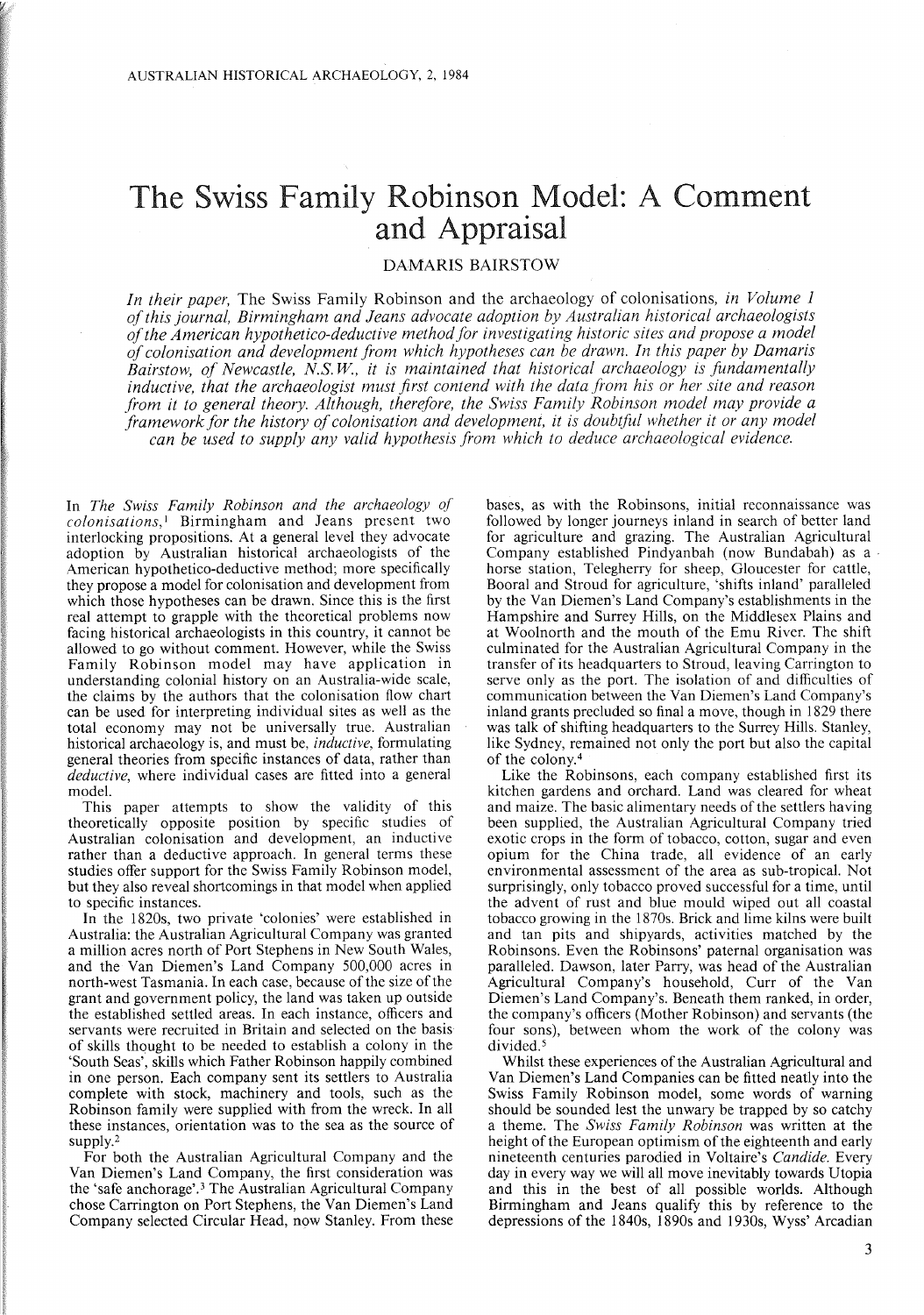dream must of necessity pervade any 'model' based on his book. Indeed, it is a true guide to the mentality of early nineteenth century colonisers if not to the actuality of their situations.

More realistically, however, we must question the concept of inevitable progress implicit in the representation of the model as a 'flow chart'. Neither the Australian Agricultural Company nor the Van Diemen's Land Company flowed on to Utopia. After half a dozen years of constant calls on capital and lack of dividends, the disgruntled shareholders of both companies sought winding up. It was only with the development of trade in timber to the newly formed colonies at Port Phillip and South Australia that the Van Diemen's Land Company, established to grow fine-woolled sheep, became economically viable. The Australian Agricultural Company, founded with the same prime object, achieved financial security only with the development of its coal mines and the subdivision of its land in Newcastle and Warrah, Whilst it could be argued that these changes in direction are encompassed by Birmingham and Jeans in their model, that the 'unsuccessful outcome' of the first 'production system' led to the selection of a new production system.<sup> $6$ </sup> this in fact was not the case. In each instance, the profits which timber, coal and the sale of land afforded to the respective companies were reinvested in the original production system.

Much of the blame for the initial failure of each company lies in the fact that their 'production systems' were selected not after 'preliminary assessment' in the colony but according to the prejudices of the company's chief officer from time to time, usually an Englishman with little or no colonial experience (back to 'Colonists—skills and attitudes'') or by the London directors. An example of this can be found in the history of the Australian Agricultural Company's flour mills. Robert Dawson arrived from England with the machinery for a four-horse mill, later to be described by his successor, Sir Edward Parry, as a 'miserable affair'.<sup>8</sup> Dawson himself seems to have doubted its efficiency. Within a year of his arrival he had begun excavations for a tide mill, $9$  an example of English technology well adapted to the large tidal flows of the Suffolk coast or the Thames estuary but at Carrington the average rise and fall is only a metre. The experiment was abandoned, but not until new millstones had been dispatched from England to Port Stephens where they lay on the ground being 'too large to be moved by the machinery' available.<sup>10</sup>

In an endeavour to rectify the situation, Parry, in 1833-4, built a water mill at Stroud.<sup>11</sup> The result, in Australian conditions, was what might have been expected. Either there was insufficient water to turn the mill or it was flooded. Yet despite repeated requests from the colony, the London Board refused to allow the mill to be adapted to steam. This was done only after it was sold, in 1859, to Stephen Dark who operated mills at Dungog and Clarencetown and therefore had the necessary colonial experience and who forthwith commenced to instal a steam engine.'? Unlike Father Robinson, the Company's officers were not omniscient. While this episode may be taken as an illustration of the 'learning phase' set out by Birmingham and Jeans, the policy of appointing only Englishmen to senior positions in the colony meant that the company was still learning when other colonists had reached a 'successful outcome.'

Another example was the disastrous experience of both companies in the initial subdivision and sale of their land. In 1840, the Van Diemen's Land Company, in London, encouraged the migration of tenant farmers in the face of contrary advice from Curr who by then had been fourteen years in Tasmania. Within three years, arrears of rent amounted to  $12,500$  pounds.<sup>13</sup> In 1849, the Australian Agricultural Company advertised, in London, its scheme for the sale of farms at Port Stephens. Despite years of colonial experience and government regulations which required back lands to be taken in proportion to water frontages, purchasers were allowed to choose land at will and they chose, not surprisingly, the best of the alluvial flats. Within eighteen months of their arrival, the first purchasers, many of whom lacked farming experience in Britain let alone in New South Wales, were described as 'fast disintegrating into a state of Poverty and Wretchedness'.<sup>14</sup> Regardless of the failure of this scheme and the protests of the company's colonial officers. it was not until the latter half of the 1850s that a survey made in advance of sales ensured that some proportion of back lands was included in each farm. By that time, however the prime areas had been sold.<sup>15</sup>

The decisions in each instance had been taken by the London directors who had little comprehension of the land in question. Dawson had written to London of the richness of the alluvial flats with their surrounding low hills lightly timbered with apple trees.<sup>16</sup> The description failed to convey to men with English perception the broken nature of the country, the fact that the alluvial flats were few and far between. The 'grassy hills and knolls, resembling a neglected old park in England', the Surrey Hills with tall, straight trees 'a hundred yards apart', plains of several square miles without a single tree of which the Van Diemen's Land Company's surveyor had written<sup>17</sup> were artificial grasslands. the product of aboriginal firing. Added to which the decisions taken in London seem to have been based more on the success of the Canada Company than on the realities of Australian colonial development.<sup>18</sup> These episodes introduce a new feature, namely government at a distance, a feature not allowed for in the Swiss Family Robinson model.

English control of Australian enterprise was not limited to the two great pastoral companies. It forms an inherent part of Australian colonisation and development. It not only inhibited the learning process but to a large extent controlled it. Indeed, the first fifty or more years of Australia's history can be seen as a struggle between colonial enterprise based on colonial learning and experience and British controls which curtailed that enterprise. Australian merchants struggled with British import regulations and the monopoly on trade given by London to the East India Company. Australian pastoralists struggled to acquire land outside the limits on settlement imposed by London. Government at a distance was, indeed, an integral part of colonisation.

One further facet of Australian colonisation has largely been ignored in the Swiss Family Robinson model. There were neither aborigines nor convicts on Wyss' fictional island. Birmingham and Jeans attempt to overcome this by importing Crusoe's Man Friday, but this poses problems to which the colonisation model provides no answer. The Australian aborigines were not a subject people who could be exploited in the way Crusoe used Friday, nor was the Robinson family called upon to make the responses necessary to the running of a convict settlement. Newcastle, the first mainland settlement outside the Cumberiand-Hawkesbury area is neither inland nor could it be described as 'a site with better resources'.<sup>19</sup> Newcastle was chosen as a suitable place of exile, originally for Irish rebels, later for convicts who offended again in New South Wales. It had no agricultural potential and its three main resources, coal, lime and timber, were viewed more as a means of ensuring hard labour than as benefiting the parent colony.<sup>20</sup>

In Wyss' fictional colony and therefore in the model of colonial development based on it, initial settlement is followed by exploration and the discovery of better land, agriculture leads to the development of industry based on agriculture until, the basic needs having been satisfied, the settlers are able to achieve what in modern political parlance is termed 'the quality of life' which for the Robinsons was the creation of a replica of European society in the South Seas. This suggests an inevitability of progress along the lines proposed by Rostow for the western economic world,<sup>21</sup> a progression from our colonial origins to the complexity of today's society. Birmingham and Jeans have argued this for nineteenth century Australia as a whole but the historical archaeologist does not deal with Australia as a whole, only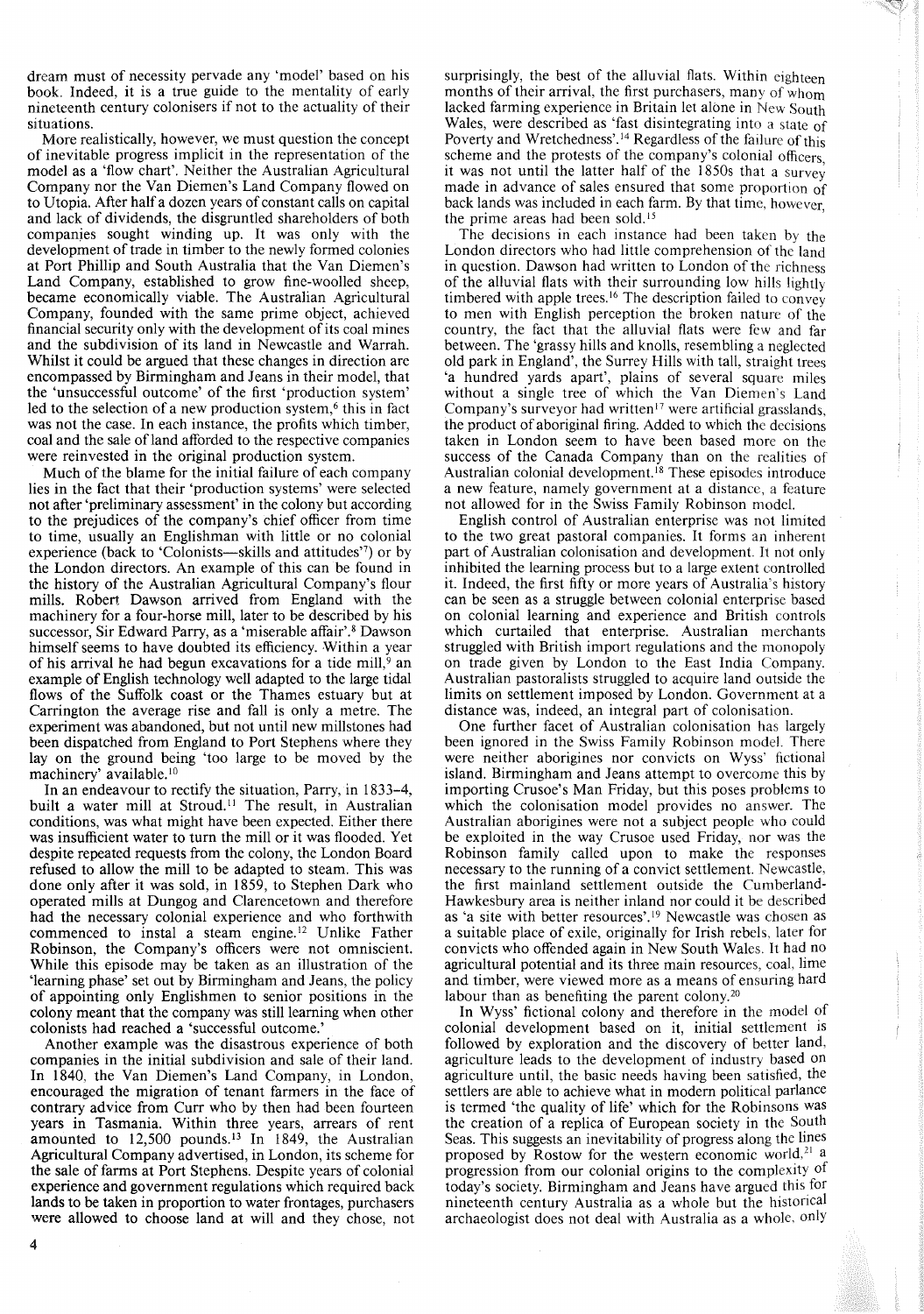with some small part of it. For the individual site or even the individual industry, progress may well have been halted, frozen or have occurred in a series of bursts interspersed with periods of stagnation.

The pastoral industry reached a 'successful outcome' by the 1880s. This was followed by spatial and social diffusion and reinforced by an education system based on the English public school tradition, by a rigid social system reflected in house parties, picnic races and the Royal Agricultural Society balls and by the apprenticeship system known as 'jackarooing'. Thus far the Swiss Family Robinson model has been followed faithfully<sup>22</sup> but the production system had frozen. True, the introduction of electricity made a difference in the homestead and the woolshed but it was only with the combination of depressed wool prices and high labour costs in the late 1950s that the pastoral industry moved to 'developmental change' which has caused a revolution in the last twenty-five years. Over seventy years had elapsed between the Swiss Family Robinson model's second and third stages. The same attitudes can be found in other areas of inbuilt conservatism.

'By the mid-19th century, Australians were scouring the world for appropriate technology',<sup>23</sup> a process that would accelerate during the rest of the century. In the Newcastle coalfield, each major company, as it developed a new mine, imported the latest in overseas technology. The Australian Agricultural Company introduced double-acting cages in the shaft in its No. 2 Pit in 1861.24 In 1863, steam haulage underground was used for the first time in the Coal and Copper Company's adits.<sup>25</sup> In 1865, the Scottish Australian Company installed steam haulage in a newly opened shaft mine, the engine being placed on the surface.<sup>26</sup> In 1870, the Australian Agricultural Company put the haulage engine underground.<sup>27</sup> Air compression engines were first used in the Scottish Australian Company's New Tunnel in 1875.28 In 1877, when the Australian Agricultural Company converted its D Pit to an air shaft, Newcastle saw its first ventilation fan, a huge slow-moving Guibal.<sup>29</sup> The Wickham and Bullock Island Company fitted its newly sunk air shaft with the smaller Walker fan in 1888<sup>30</sup> and by the following year the Northumberland Coal and Land Company was using small, high-speed Schieles.<sup>31</sup> In 1886, the Wickham and Bullock Island Company cut its levels so as to allow the use of a self-acting incline underground.<sup>32</sup> The Newcastle Wallsend Company introduced endless rope haulage at its New Tunnel in 1889.<sup>33</sup> In 1887-8, the first all metal poppet head was erected by the West Wallsend Company<sup>34</sup> and in 1891 that company installed the first travelling screens.<sup>35</sup> The industry as a whole kept abreast of the times but not necessarily the individual mines. Mines may have opened with the latest in machinery but the capital outlay was such that the same equipment may well have remained in use for years, by which time, by the standards of the day, it was obsolete.

Not all mining companies could afford the latest and best. Long after the Australian Agricultural Company and the Coal and Copper Company were carrying coal by locomotives, the Co-operative Coal Company was using horse trams.<sup>36</sup> That was all it could afford. While the latest in technology was being installed at the large collieries, the Young Wallsend Company was building its first surface structures, even its engine base, out of locally cut timber and galvanised iron.<sup>37</sup> Yet the physical remains which the archaeologist will see of each of these sites will reveal, respectively, earthworks for locomotives and solid brick-built engine mounts and workshops. Both the Co-operative Coal Company and Young Wallsend were grossly undercapitalised. The latter fell victim to the 1890s depression; the former had collapsed by 1864. Each was taken over and the new proprietors injected capital to permit the introduction of new technology. Thereafter the two collieries can be fitted into the general model proposed but to interpret their physical remains only in terms of that general model is to deny them a most important part of their

history. One mine represents the first attempt at co-operative mining in the country. The other is an example of the optimism of the 1880s.

The personal attitudes of colliery proprietors also dictated what machinery might be installed. James and Alexander Brown-J. and A. Brown a forerunner of Coal & Allied Industries-as young men had won coal with picks and shovels while their mother carted it to the wharf at Morpeth with a horse and dray. In the years of their financial success they were prepared to install any equipment that would reduce costs and increase profit<sup>38</sup> but they saw no reason why their miners should have it better than they. Minmi, the major area of their activity, is pockmarked with the remains of air shafts which they sunk to avoid the cost of mechanised ventilation.

In the 1890s, Newcastle coal companies were scouring Newcastle for the equipment abandoned by the bankrupt mining companies. Second-hand equipment was purchased, indeed stolen, for use elsewhere. Colliery companies, as they moved from Newcastle to the South Maitland field, took with them any machinery still of use. For capital intensive companies, pick and shovel mining became uneconomic. The big company moved to a new field leasing its old mine to be worked on tribute by a small operator. The Wallsend Company's New Tunnel is a prime example. Once the largest producer of all, it became the Elermore Tunnel Colliery. In terms of the Swiss Family Robinson model, production methods which had been rejected by the larger colliery proprietors as 'unsatisfactory' were adopted by the small concerns. The model proposed makes no provision for retrogression yet it is the results of the latest stage of operations that the historical archaeologist will deal with on the site.

The historical archaeologist must first investigate his or her site. Doubtless the data revealed by that investigation could be slotted into the Swiss Family Robinson model but to do so would require *induction,* a choice, based on the archaeological evidence, of what part of the model is apposite. To rework existing studies 'in the light of a general historical model', as Birmingham and Jeans suggest, $39$  would appear to require a similar inductive approach.

What Birmingham and Jeans advocate, however, is prior 'agreement on the general form of the historical process'. Armed with 'hypotheses derived from' this general form,<sup>40</sup> the historical archaeologist is to go into the field to investigate his or her site using deductive reasoning. This approach is to deny to historical archaeologists the one contribution to history that is within their capabilities to make, namely that they observe what is unhampered by any preconceptions as to what should have been, that they collect particular data, not to illuminate some preconceived hypothesis, but from which to formulate new hypotheses. *Deduction* is a means of testing hypotheses, not of formulating them. Only by *induction,* by reasoning from the particular data to general theory, can new hypotheses be formed. The historical archaeologist, because he or she is trained to deal with the particular rather than the broad spectrum, is in a unique position to make this contribution but he or she can make it only by inductive reasoning.

# NOTES

- 1. Birmingham & Jeans 1983.
- 2. Bischoff 1832: 98-105; Dawson 1829: 8; Gregson 1907: I-III; Stieglitz 1952: 25.
- 3. Birmingham & Jeans 1983: 5.
- 4. Bischoff 1832: 115-29; Dawson 1829: 14-15, 37-8; Dawson 1830: III-V; Gregson 1907: V; Stieglitz 1952: 44; Jas. Macarthur to Colonial Committee 13/3/1828.
- 5. Bischoff 1832: 115, 123-4; Dawson 1829: 126-9; Gregson 1907: 33.